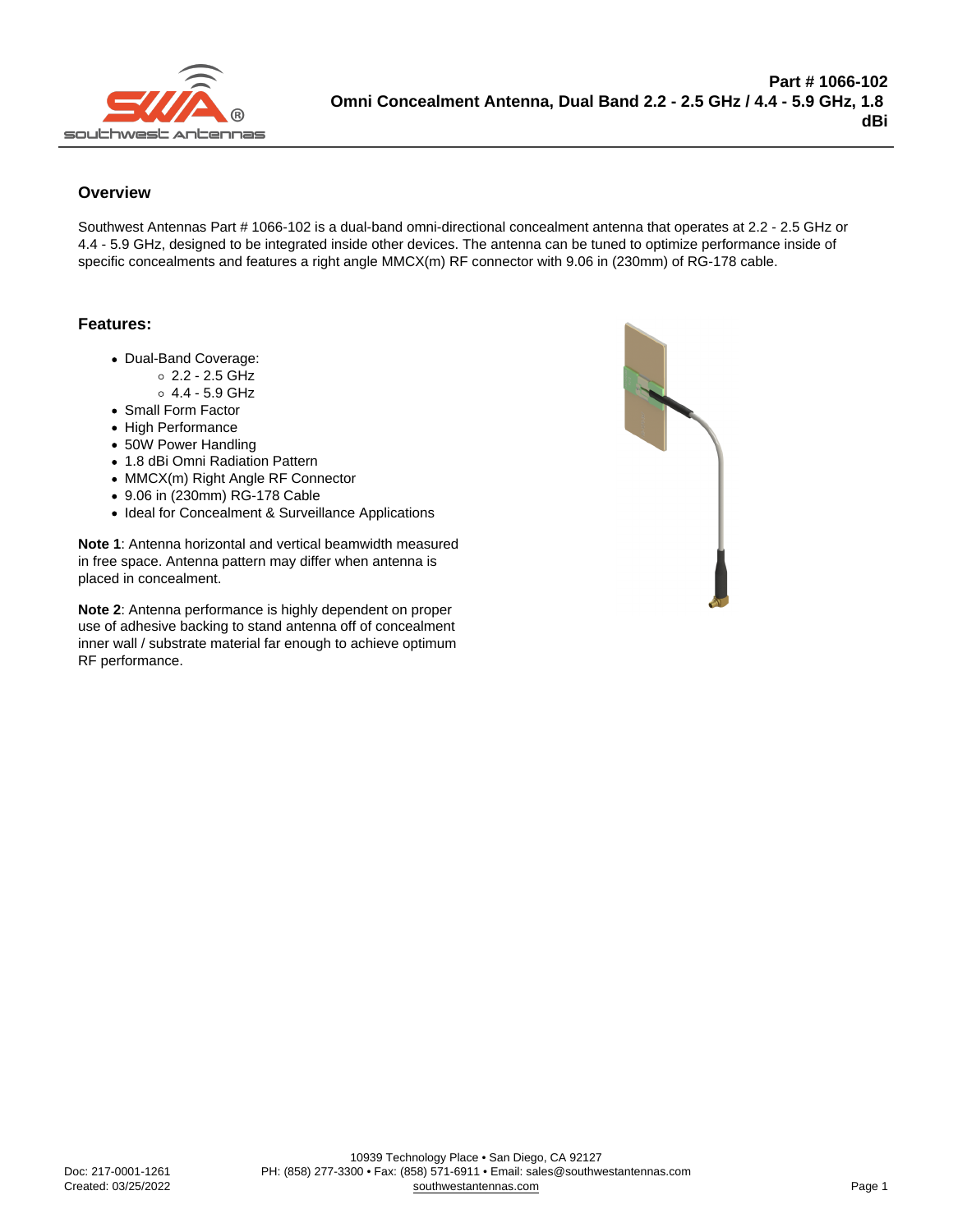## Antenna Specifications

| Parameter                          | Value                                            | Units             | Tolerance                      |
|------------------------------------|--------------------------------------------------|-------------------|--------------------------------|
| Antenna Pattern                    | Omni Antenna                                     |                   |                                |
| Frequency Band                     | <b>S&amp;C</b>                                   |                   |                                |
| Impedance                          | 50                                               | Ohms              |                                |
| Frequency Range 1                  | $2.2 - 2.5$<br>$2,200 - 2,500$                   | GHz<br><b>MHz</b> |                                |
| Frequency Range 2                  | $4.4 - 5.9$<br>$4,400 - 5,900$                   | GHz<br><b>MHz</b> |                                |
| Maximum VSWR                       | 2:1                                              | Ratio             |                                |
| Maximum Gain                       | 1.8                                              | dBi               | .3 dB tuned inside concealment |
| Polarization                       | Vertical                                         |                   |                                |
| Maximum RF Input Power             | 50                                               | Watts             |                                |
| Horizontal (AZ) Beamwidth          | 360                                              | Degrees           |                                |
| Vertical (EL) Beamwidth            | 81                                               | Degrees           |                                |
| <b>Ground Plane Required</b>       | No                                               |                   |                                |
| Mount Style                        | Adhesive Foam Tape                               |                   |                                |
| RF Connector Type                  | Right Angle MMCX(m)                              |                   |                                |
| RF Cable Type                      | <b>RG-178</b>                                    |                   |                                |
| RF Cable Length                    | 9.06 / 230.12                                    | inches / mm       | $+.13" / -.00"$                |
| IP Rating                          | IP66 when installed inside compliant concealment |                   |                                |
| <b>Operating Temperature Range</b> | $-40$ to $+85$                                   | $\mathsf C$       |                                |
| Product Length                     | 1.75/44.45                                       | inches / mm       |                                |
| <b>Product Width</b>               | 0.75/19.05                                       | inches / mm       |                                |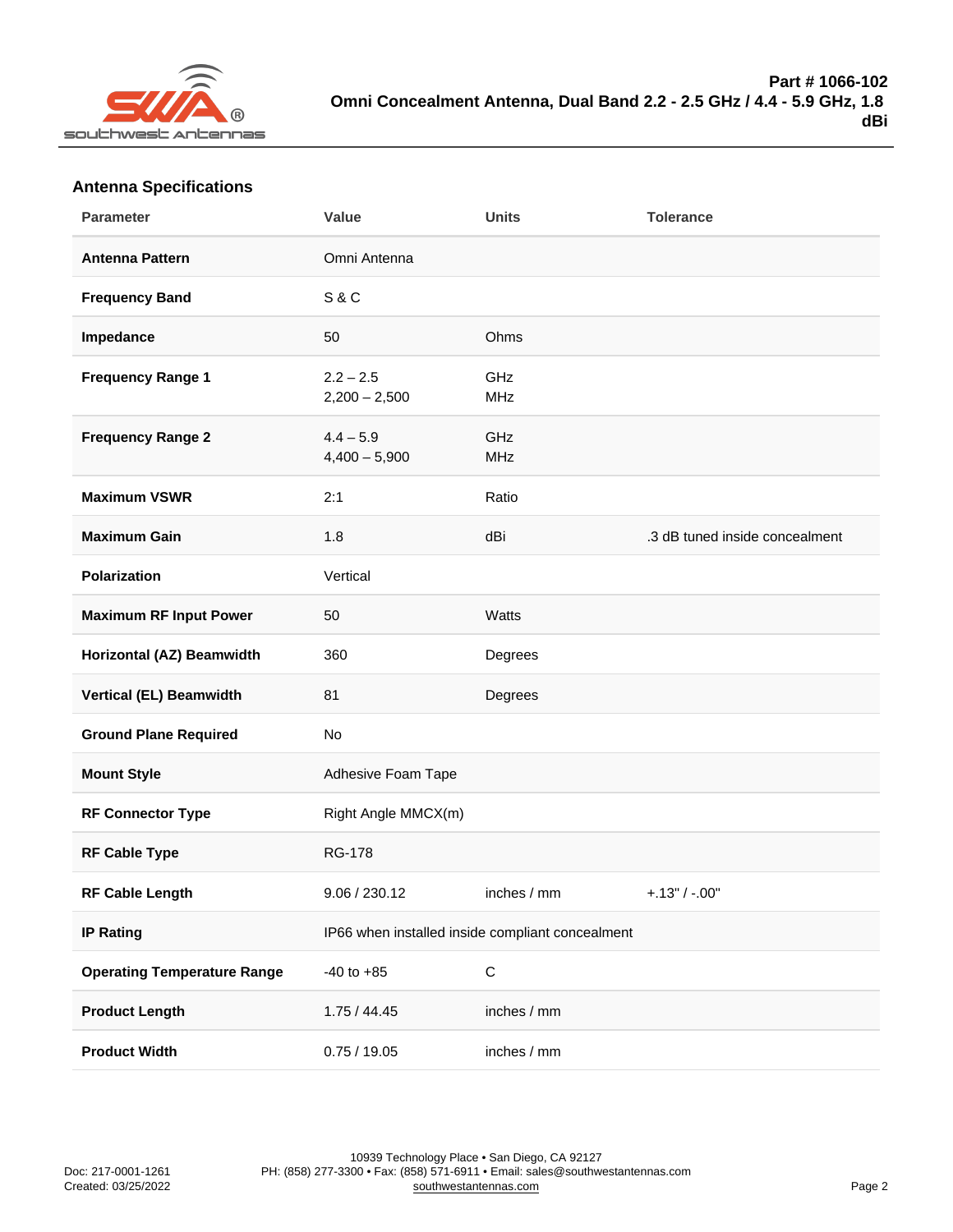| Parameter             | Value       | Units        | Tolerance |
|-----------------------|-------------|--------------|-----------|
| <b>Product Height</b> | 0.15 / 3.81 | inches $/mm$ |           |
| <b>Product Weight</b> | 0.1 / 2.3   | oz / grams   |           |